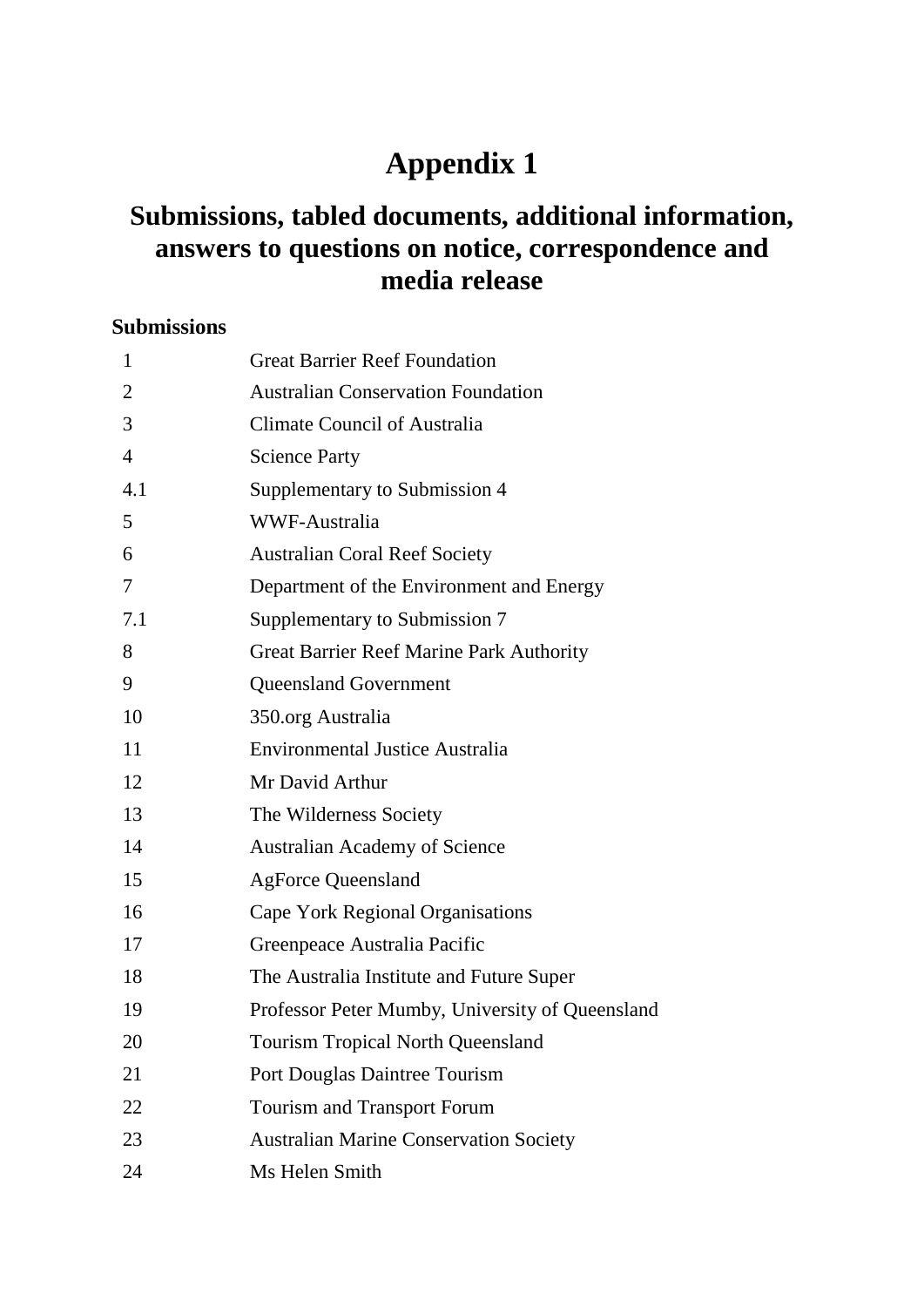#### **Tabled documents**

- Department of the Environment and Energy Opening statement (public hearing, Canberra, 21 September 2018)
- The Australia Institute International Monetary Fund Working Paper (public hearing, Canberra, 21 September 2018)

#### **Additional information**

- Correspondence from Ms Anna Marsden, Managing Director, Great Barrier Reef Foundation, dated 1 August 2018
- Clarification of evidence from the Department of Industry, Innovation and Science, dated 28 September 2018 (public hearing, Canberra, 21 September 2018)
- Correction of evidence from the Department of Industry, Innovation and Science, dated 18 October 2018

#### **Answers to questions on notice**

- Australian Conservation Foundation Answers to questions taken on notice, public hearing, Brisbane, 30 July 2018 (received 2 August 2018)
- Climate Council Answers to question taken on notice, public hearing, Brisbane, 30 July 2018 (received 3 August 2018)
- Great Barrier Reef Foundation Answers to questions taken on notice, public hearing, Brisbane, 30 July 2018 (received 9 August 2018)
- Great Barrier Reef Marine Park Authority Answers to questions taken on notice, public hearing, Brisbane, 30 July 2018 (received 10 August 2018)
- Australian Government Solicitor Answers to written questions taken on notice (received 6 September 2018)
- Australian Institute of Marine Science Answers to written questions taken on notice (received 6 September 2018)
- CSIRO Answers to written questions taken on notice (received 6 September 2018)
- Department of Industry, Innovation and Science Answers to written questions taken on notice (received 6 September 2018)
- Department of the Prime Minister and Cabinet Answer to written question taken on notice (received 7 September 2018)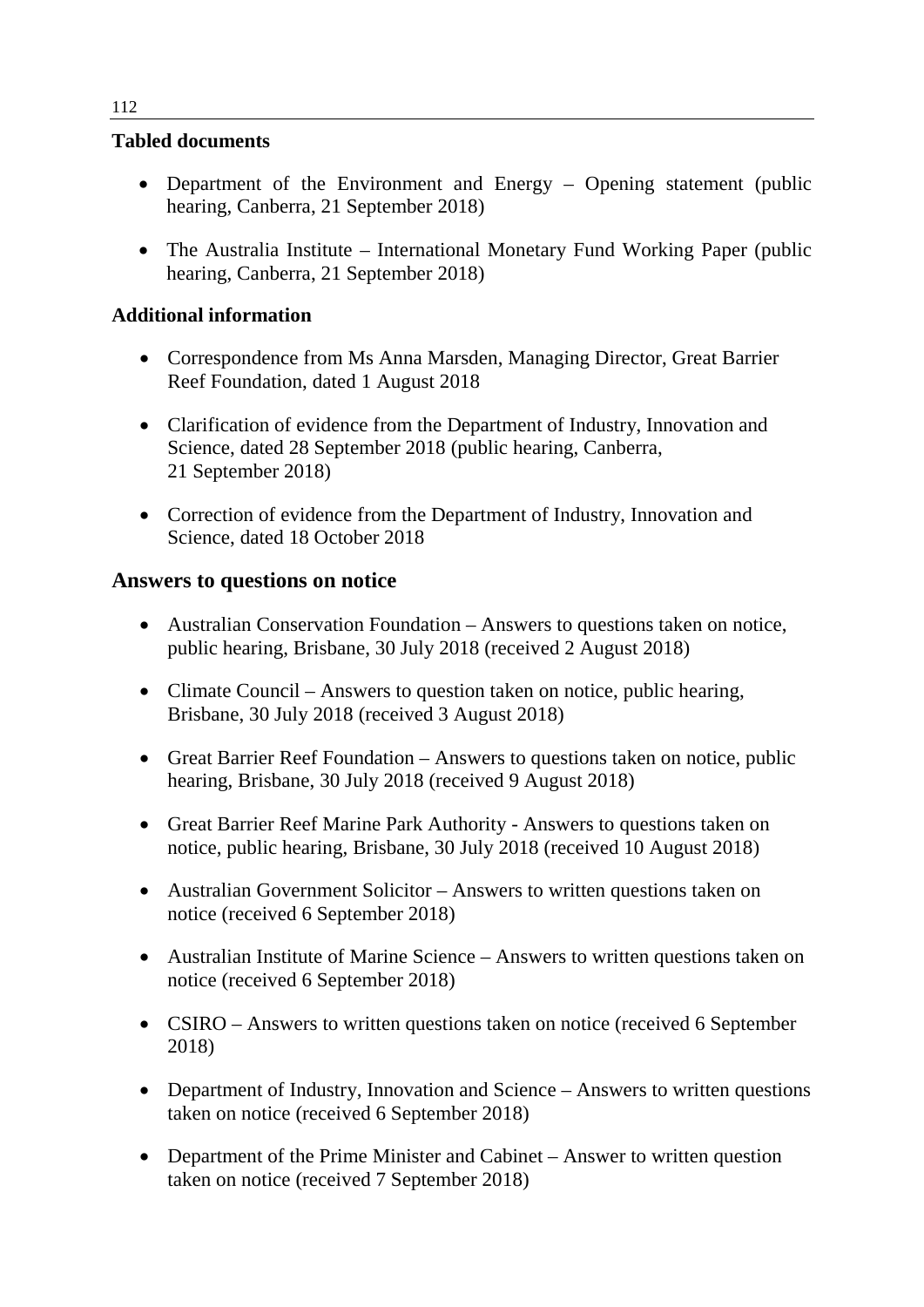- Minister for the Environment Answers to written questions taken on notice (received 11 September 2018)
- Department of the Prime Minister and Cabinet Answers to written questions taken on notice (received 18 September 2018)
- Department of Finance Answers to questions taken on notice, public hearing, Canberra, 21 September 2018 (received 4 October 2018)
- Australian Institute of Marine Science (AIMS) Answers to questions taken on notice, public hearing, Canberra, 21 September 2018 (received 5 October 2018)
- The Treasury Answers to written questions taken on notice and questions taken on notice, public hearing, Canberra, 21 September 2018 (received 9 October 2018)
- Australian Government Solicitor Further answer to written questions taken on notice (received 28 September 2018)
- The Hon Malcolm Turnbull Answers to written questions taken on notice (received 1 October 2018)
- Department of Finance Answers to written questions taken on notice and questions taken on notice, public hearing, Canberra, 21 September 2018 (received 15 October 2018)
- Great Barrier Reef Foundation Answers to questions taken on notice, public hearing, Canberra, 18 September 2018 (received 16 October 2018)
- Department of the Environment and Energy Answers to written questions taken on notice and questions taken on notice, public hearing, Canberra, 21 September 2018 (received 19 October 2018)
- Australian Academy of Science Answers to written questions taken on notice (received 19 October 2018)
- The Australia Institute Answers to written questions taken on notice (received 19 October 2018)
- CSIRO Answers to written questions taken on notice and questions taken on notice, public hearing, Canberra, 21 September 2018 (received 22 October 2018)

#### **Correspondence**

• Correspondence from Ms Anna Marsden, Managing Director, Great Barrier Reef Foundation, dated 31 July 2018